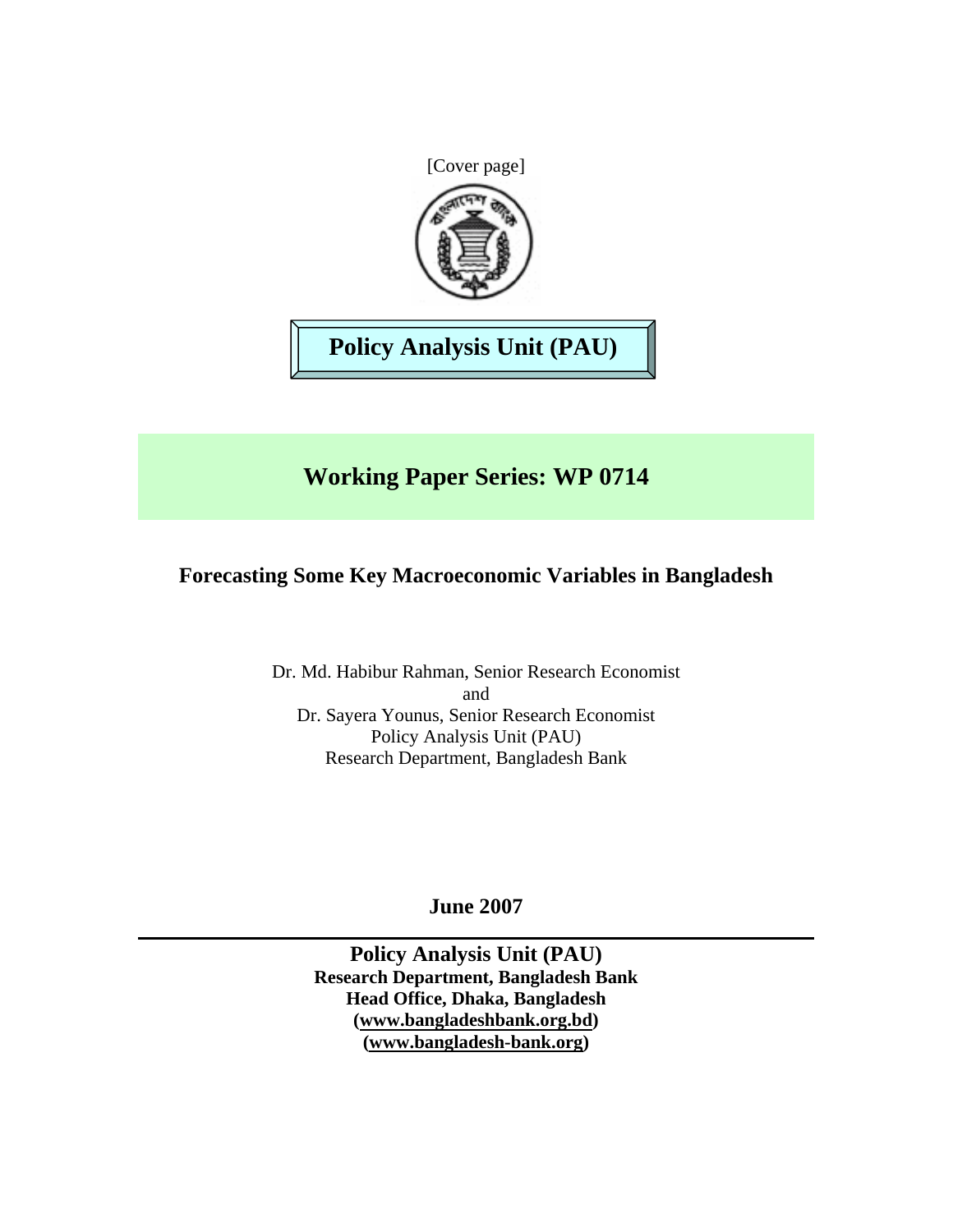

# **Policy Analysis Unit\* (PAU)**

# **Working Paper Series: WP 0714**

## **Forecasting Some Key Macroeconomic Variables in Bangladesh**

Dr. Md. Habibur Rahman, Senior Research Economist and Dr. Sayera Younus, Senior Research Economist Policy Analysis Unit (PAU) Research Department, Bangladesh Bank

## **Copyright © 2007 by Bangladesh Bank**

*\* In an attempt to upgrade the capacity for research and policy analysis at Bangladesh Bank (BB), PAU prepares and publishes several Working Papers on macroeconomic research every quarter. These papers reflect research in progress, and as such comments are most welcome. It is anticipated that a majority of these papers will eventually be published in learned journals after the due review process. Neither the Board of Directors nor the management of, or any agency of the Government of Bangladesh, however, necessarily endorses any or all of the views expressed in these papers. The latter reflect views based on professional analysis carried out by the staff of Bangladesh Bank, and hence the usual caveat as to the veracity of research reports applies.* 

**[An electronic version of this paper is available at www.bangladeshbank.org.bd]**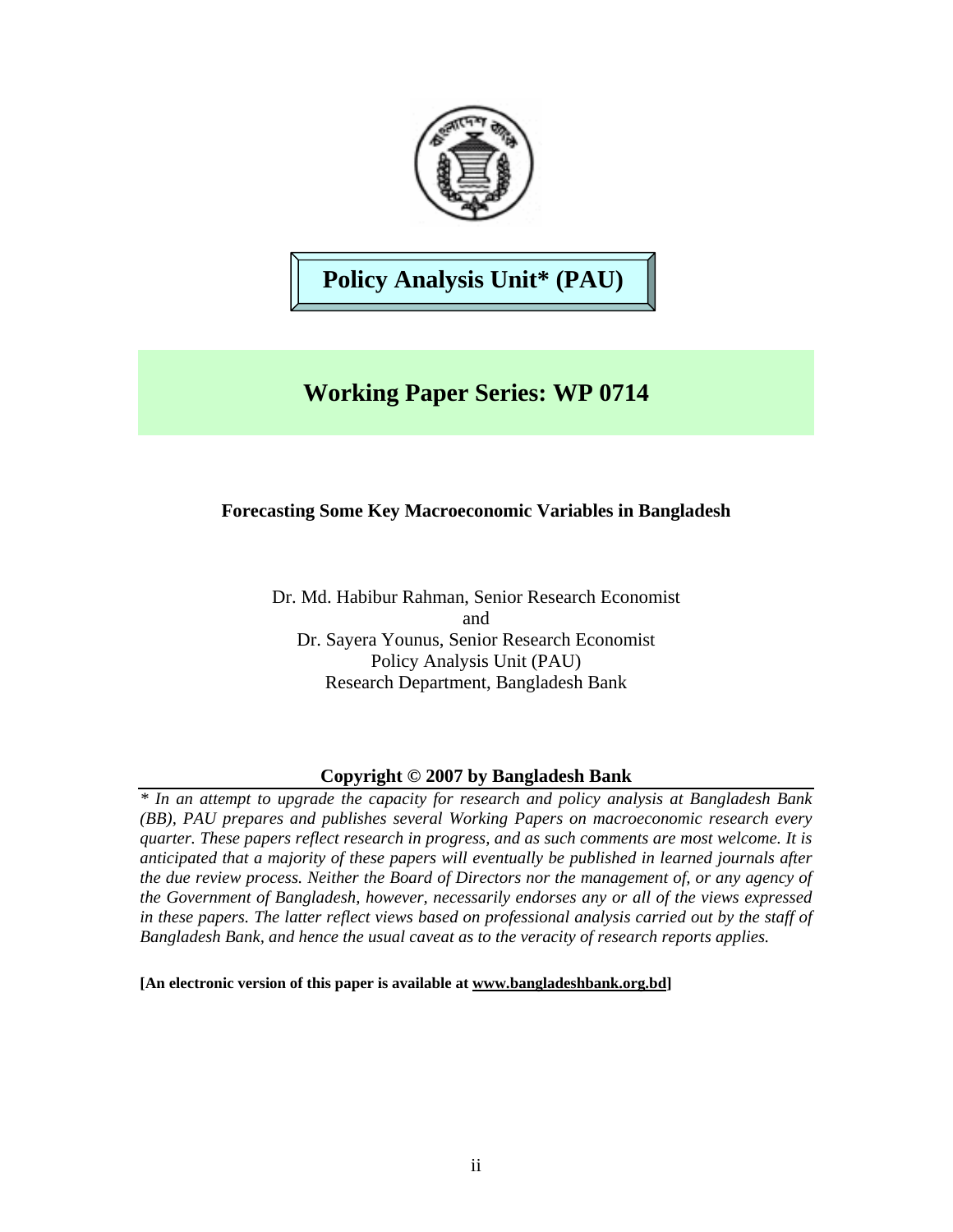### **Forecasting Some Key Macroeconomic Variables in Bangladesh 1**

Dr. Md. Habibur Rahman, SRE and Dr. Sayera Younus, SRE

#### **Abstract**

This paper uses three alternative forecasting models, namely, Box-Jenkins's Autoregressive Integrated Moving Average (ARIMA) model, unrestricted Vector Autoregression (VAR) model and Hsiao's Final Prediction Error (FPE) criteria to forecast some of the key macroeconomic variables such as, output, inflation, exchange rate, money and credit growth in Bangladesh based on quarterly data during 1990:1- 2006:4. This paper also compares these forecasting techniques to see which technique suits better in forecasting each of the macroeconomic variables used in the study rather than the forecasted outcome itself. Based on the lowest MSE and RMSE, it has been found that Hsiao's Final Prediction Error (FPE) Criteria appears to be relatively better technique followed by Box-Jenkins's ARIMA model (BJ) and unrestricted VAR model in forecasting the selected macroeconomic variables in Bangladesh. Among the three forecasting techniques, the FPE criteria generates best forecasted outcome for real GDP, industrial production index, narrow money and domestic credit. While UVAR produces best forecasted outcome for inflation and exchange rate, ARIMA (BJ) model produces best forecast for broad money and private sector credit based on the lowest MSE and RMSE. Based on the best technique, the point estimates for selected variables indicate that real GDP growth is expected to be 6.5 percent and 7.0 percent respectively in FY07 and FY08. According to the forecasted estimates of the current study, on the other hand, the rate of inflation in Bangladesh is expected to be 7.24 percent and 7.70 percent respectively in June 2007 and in June 2008.

## **Keywords**: Forecasting, Output, Inflation, Exchange Rate, Money and Credit **JEL Classification:** C53, E27, E37, E47

1

<sup>&</sup>lt;sup>1</sup> The authors would like to thank Resident Economic Advisor Professor Syed Mainul Ahsan for very useful comments and suggestions. The authors are also greatly thankful to Md. Ghulam Murtaza, Ex-General Manager, Research Department, Bangladesh Bank for his time in reading and editing the initial draft of the paper. However, the views expressed in this paper are of the authors' own and do not necessarily reflect the views of the Bangladesh Bank.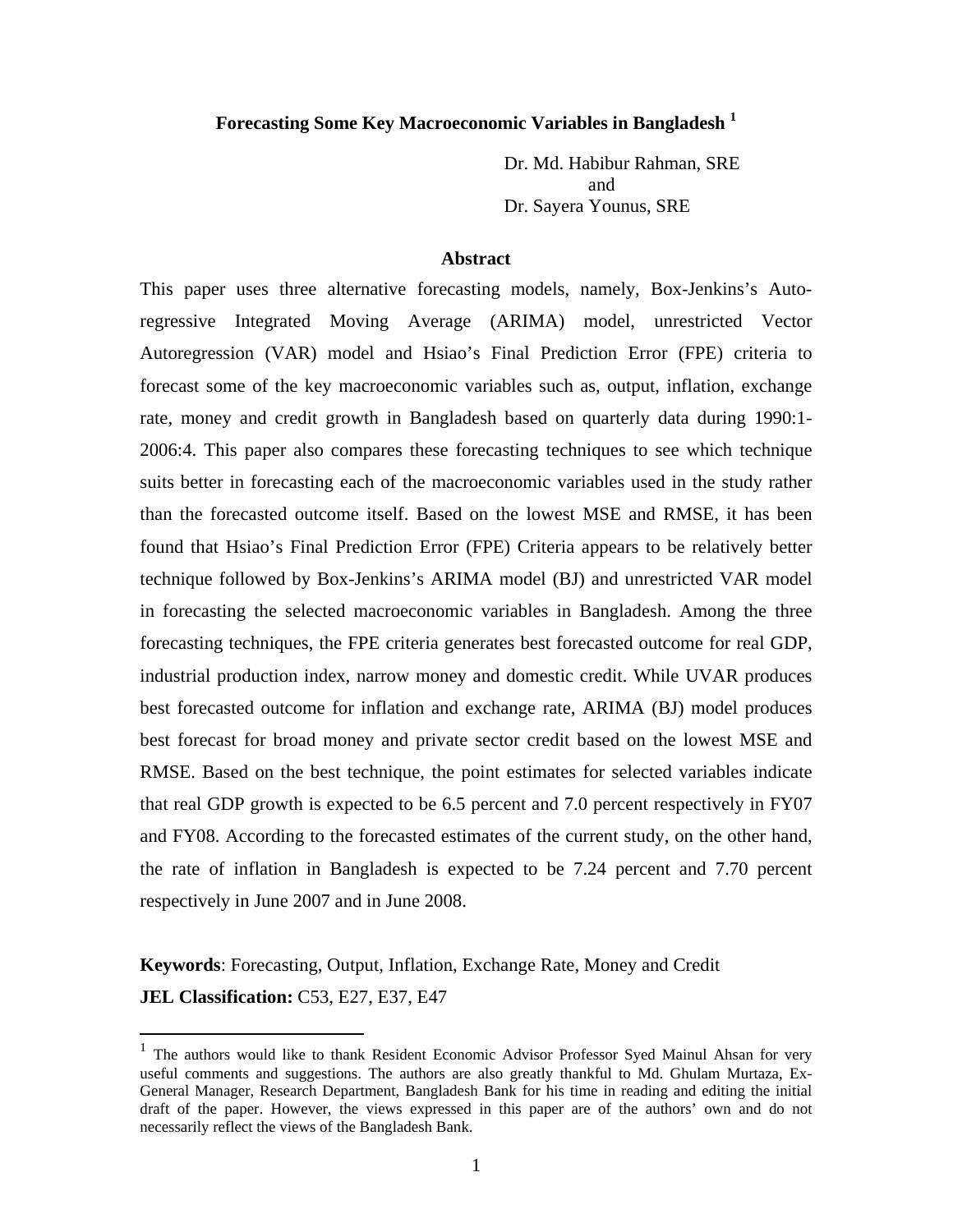#### **Forecasting Some Key Macroeconomic Variables in Bangladesh**

#### **1. Introduction**

Economic forecasting is a rapidly developing field with wide applicability in business and government. The increasing complexity of markets is fueling the demand for professionals who possess an understanding of the forecasting needs of organizations, the econometric tools to solve forecasting problems, and the necessary computer skills to generate optimal forecasts. Successful implementation and persuasion of monetary policy largely depends on the efficiency and accuracy of forecasting major macroeconomic events like inflation and output. Decision makers of most of the top-notched central banks in the world use forecasts of economic growth and inflation in making plans and implementing policies to combat dynamics of the world economic scenario. Keeping stable inflation and exchange rate along with its international competitiveness supportive to higher real GDP growth are the premier objectives of the Bangladesh Bank. Given typical time lags, monetary policy needs to be concerned with future inflation.

With a view to maintaining intended rate of future inflation within the desired limits, the monetary authority of the Bangladesh Bank programs the required rate of money supply growth for a given real output growth. Current inflation levels, however, which are themselves the result of past policies, provide insufficient information to the policy makers. The practice of forecasting in Bangladesh is 'ad hoc' in nature and is not based on any fundamental macroeconomic model. Forecasting some key macroeconomic variables based on a number of sophisticated econometric models that link future and current macroeconomic developments can play a crucial role in providing some guidelines for the existing practice of forecasting in Bangladesh.

Econometric forecasting models usually comprise of systems of relationships between variables of interest where the relations are estimated from available data, mainly aggregate time-series. In practice, however, it has been observed that reasonably good forecasts can be made using simple rules of thumb which are extrapolations of a single data series. Including too many variables makes a model unwieldy while not including enough can increase forecast error. Keeping this in mind the current paper attempts to use quite a few forecasting models, namely, Box-Jenkins's ARIMA model, unrestricted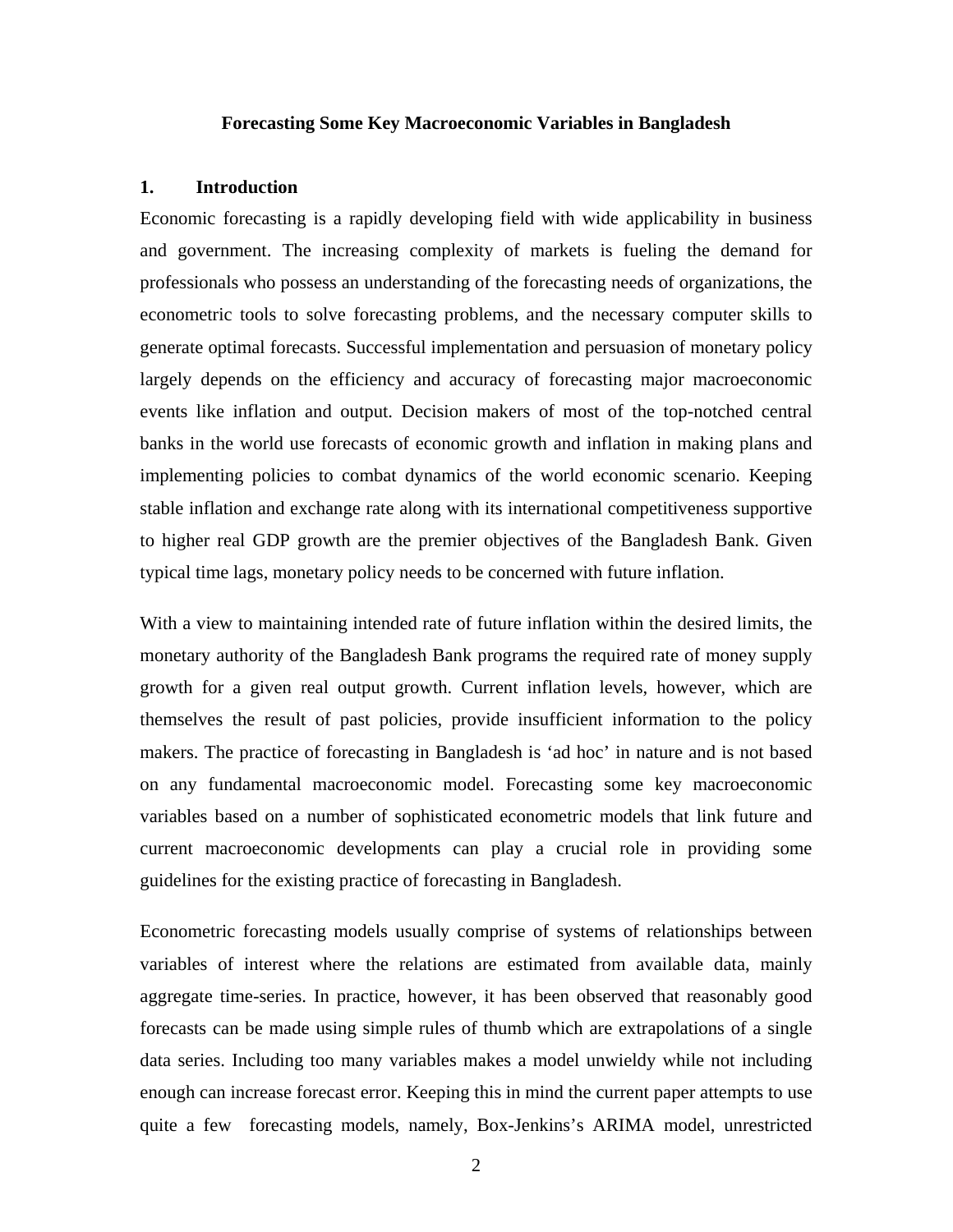Vector Autoregression (VAR) model and Hsiao's Final Prediction Error (FPE) criteria to forecast some of the key macroeconomic variables namely, inflation, exchange rate, growth in money, domestic credit, industrial production index and real GDP in Bangladesh based on quarterly data during 1990:1-2006:4. This paper also makes a comparison of these forecasting techniques to see which suits better in forecasting each of the macroeconomic variables used in the study. Based on the best technique, a table of forecasted values of the selected macroeconomic variables for FY08 will be produced. The remainder of the paper is organized as follows. Section 2 briefly surveys literature on forecasting macroeconomic variables. Section 3 describes the model variables and methodology. Section 4 and 5 respectively presents the preliminary data analysis of the forecasting models and empirical results. While Section 6 contains the analysis of nearterm outlook of the paper, Section 7 draws the conclusion.

#### **2. Literature Review**

Like other central banks, one of the main responsibilities of the central bank of Bangladesh has been to conduct monetary policy with a view to regulating the issue of currency and keeping of reserves and managing the monetary and credit system of Bangladesh. Recently Bangladesh Bank decided to release its *Monetary Policy Statement*  (Bangladesh Bank 2006 and 2007) bi-annually with the primary objective of outlining the formulation and implementation of monetary policy of the Central Bank and conveying information in advance relating to internal and external developments of the macroeconomic variables, particularly monetary and inflationary situation to the stakeholders and the public at large, which may be seen as a move in the right direction warranting forecasting of macroeconomic variables as well. This ex-ante announcement of the monetary policy stance is intended to affix inflation expectations of the market participants and the general public in the prevailing market based interest rate and exchange rate regime for Taka.

It may be noted that any study based on forecasting macroeconomic variables in Bangladesh using econometric techniques is virtually non-existent. This paper makes an attempt to fill the gap in the literature of forecasting macroeconomic variables in Bangladesh. Bokil and Axel (2005) argue that although forecasting macroeconomic variables based on quantitative techniques may provide useful information on future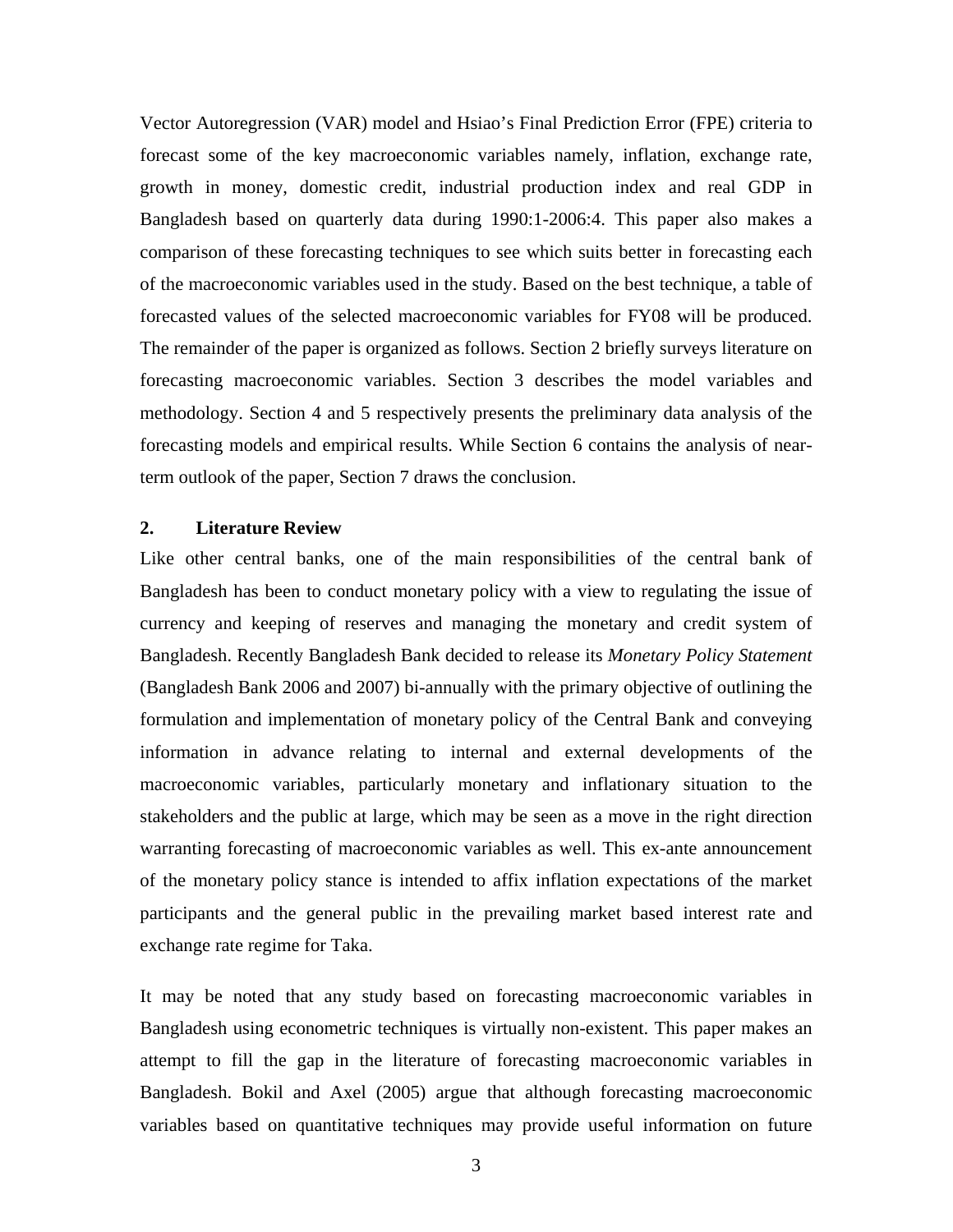developments on the variables, sometimes qualitative judgment combined with further analysis going beyond econometrical relationships which requires understanding of the actual developments of the variables. They use three empirical approaches to forecasting inflation for Pakistan based on monthly data for the sample period from 1998 to 2004. A leading indicator model (LIM), a univariate ARIMA model and an unrestricted VAR model are used in their study. Two variants of a leading indicator model are used that performed well in ex-post forecasting in case of Pakistan. The univariate approach also resulted in a reasonably acceptable forecasting model, though the ARIMA's forecasting accuracy was much less than the LIMs. The model-based VAR approach yielded the least satisfactory forecasting model.

Tao Sun (2004) developed an approach for forecasting core inflation in Thailand using monthly data from May 1995 to October 2003. The seasonally adjusted, monthly percent changes in Thailand's consumer price index after removing its raw food and energy components is used as the dependent variable. A group of potential explanatory variables available at monthly frequency have been selected for the estimation. These include commodity and asset prices, indicators of cost pressures in product or labor market (such as industry selling price indexes, wages, unit labor costs, and import prices), and measures of pressure on the demand side (such as the money supply and other financial indicators).

Three main issues emerge from Tao (2004)'s estimation. First, this paper implements an empirical statistical model to identify short-run factors that may be useful in forecasting Thailand's core inflation—with clear implications for the conduct of monetary policy in the inflation-targeting regime. Second, the paper makes use of an equilibrium-correction term to catch the long-run effect of the main economic determinants of Thailand's consumer price index. Combining the short and the long-run analysis, Tao (2004) obtained a forecasting model with out-of-sample predictive accuracy regarding core inflation—10, 24, and 55 months ahead. The results suggest that several indicators available at a monthly frequency contain information that helps forecasting core inflation in Thailand. Third, the paper illustrates that the combination of the general-to-specific approach, principal component analysis, and equilibrium correction modeling is a promising way to forecast Thailand's core inflation.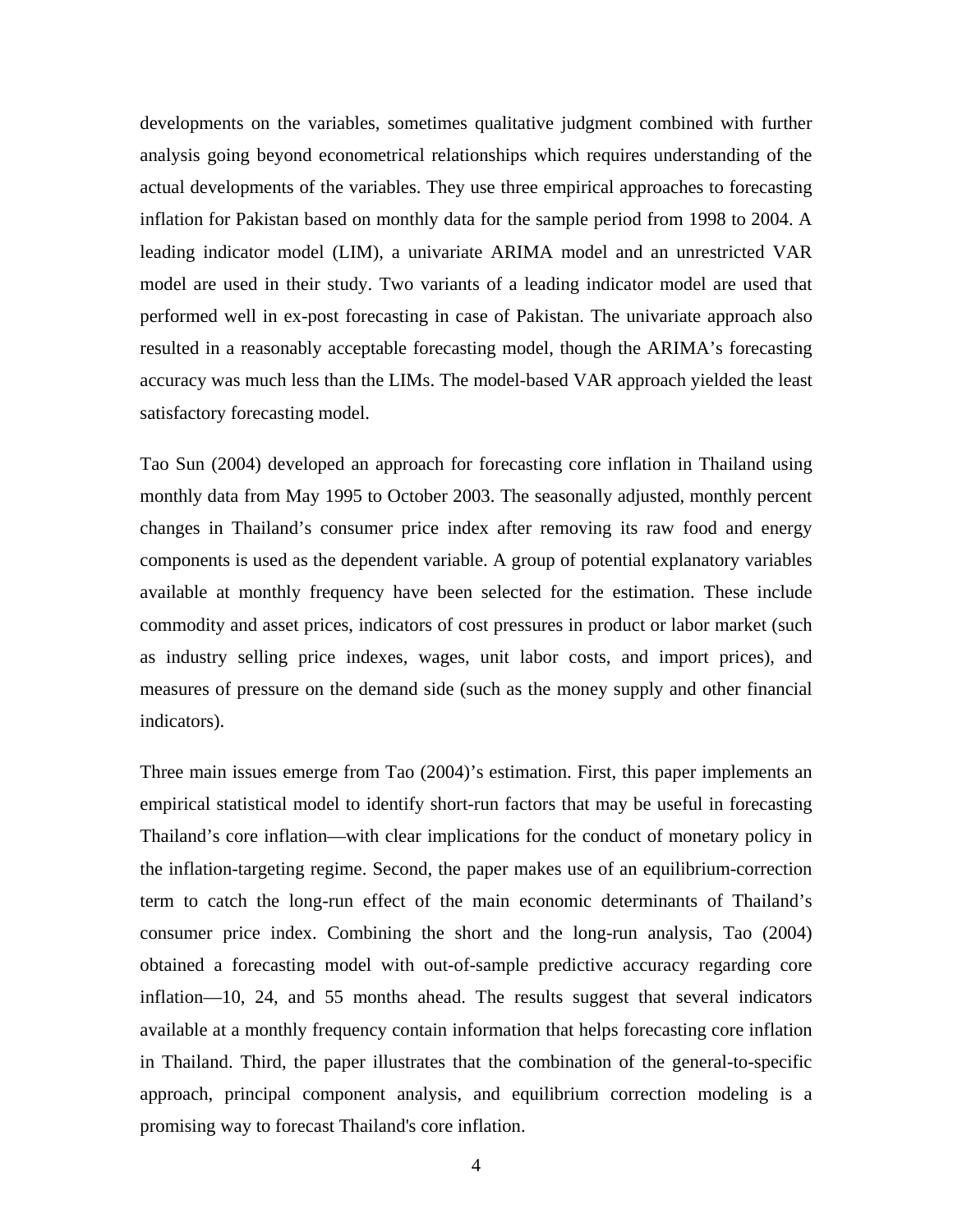Ramakrishnan and Vamvakidis (2002) estimate a multivariate model for Indonesia to identify the leading indicators that have predictive information on future inflation using quarterly data from 1980 to 2000. Using Granger Causality tests their study identifies that the exchange rate, foreign inflation and monetary growth have significant predictive power for inflation in Indonesia.

Hafer and Hein (2005) compare the relative efficiency of the widely used interest rate based forecasting model and univariate time series model based on monthly data from the United States, Belgium, Canada, England, France and Germany for the sample period from 1978 to 1986. Using monthly data on the Euro rates and the consumer price index (CPI) their results indicate that time series forecast of inflation model produces equal or lower forecast errors and has unbiased predictions than the interest rate based forecasts. They also find that the best inflation forecast is the one that combined information in both the time-series and interest-rate models. Cornell (1978), on other hand, also examines whether variations in the nominal interest rate contain information on inflation expectations using data form Canada, Britain, and the United States and finds that nominal interest rate on the short-term and long term interest rates varies due to inflation expectations.

Smyth and Ash (1975) examine the accuracy of the forecasting values of three major variables – GNP, price and the balance of payments – of the major OECD countries, namely, the U.S.A, Canada, Japan, France, Germany, Italy and the United Kingdom in accordance to their importance in policy making. The finding of the study indicate that in most of the cases forecasting based on complex methods as reported in the publication '*OECD Outlook*' were less close with the actual compared to alternative naive methods used by authors.

Gavin and Kevin (2006), using Stock and Watson's (2005 and 1999) Dynamic Factor Models (DFM) forecast inflation and output with three alternative processes: a benchmark autoregressive model; a random walk; and a constant that presumes a fixed rate of growth of prices and output over the forecast horizon 3, 12 and 24 months with the monthly data from January 1978 to December 1996. Gavin and Kevin (2006) compare forecasts of four price indexes—the CPI, the CPI excluding food and energy, the Personal Consumption Expenditure (PCE) chain price index and the PCE measure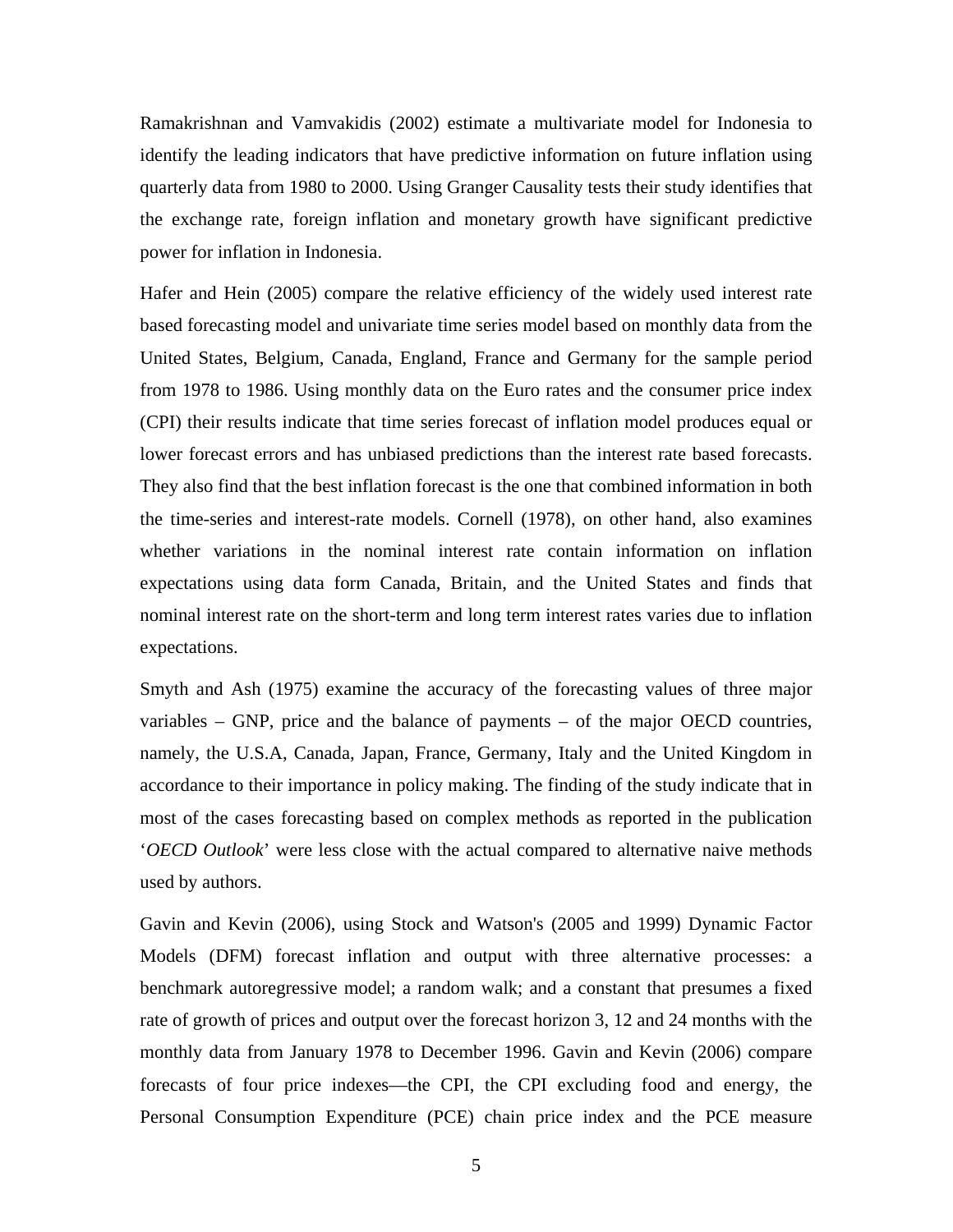excluding food and energy. They find that the accuracy of the forecasts is sensitive to time horizon and the type model used in forecasting.

Callen and Chang (1999) forecast inflationary trends in India by estimating two models that describe the inflationary process in India – one is based on a monetary approach and the other on output gap model. Besides, they use a series of vector auto-regressions models (VARs) to identify the indicators that contain predictive information about future inflation in India. Quarterly data of Wholesale Price Index (WPI) is used as measure of inflation. A set of explanatory variables have been used for sample period from 1982:Q2 to 1998:Q2 to asses which variables contain significant information about future inflationary process in India. Callen and Chang (1999) find that two monetary aggregates (M1 and M3) contain best information about future inflation. The output gap model does not perform well on Indian data. They also find that in case of manufacturing sector prices, import prices, the exchange rate, stock prices, and the prices of primary products also provide useful information about future price developments.

### **3. Model Variables and Methodology**

Quarterly data during 1990:Q1–2006:Q4 on narrow money, broad money, total domestic credit (private plus public) and domestic credit to the private sector from the banking system, consumer price index, exchange rate and industrial production index or real GDP for Bangladesh have been used in the study. Depending on the various alternative combinations of the selected variables four different models have been used in forecasting. The four alternative models are as follows:

Model 1: Narrow money (m1), exchange rate (er), consumer price index (cpi) and industrial production index (ipi) or real GDP (y).

Model 2: Broad money (m2), exchange rate (er), consumer price index (cpi) and industrial production index (ipi) or real GDP (y).

Model 3: Private sector credit (pc), exchange rate (er), consumer price index (cpi) and industrial production index (ipi) or real GDP (y).

Model 4: Domestic credit (dc), exchange rate (er), consumer price index (cpi) and industrial production index (ipi) or real GDP (y).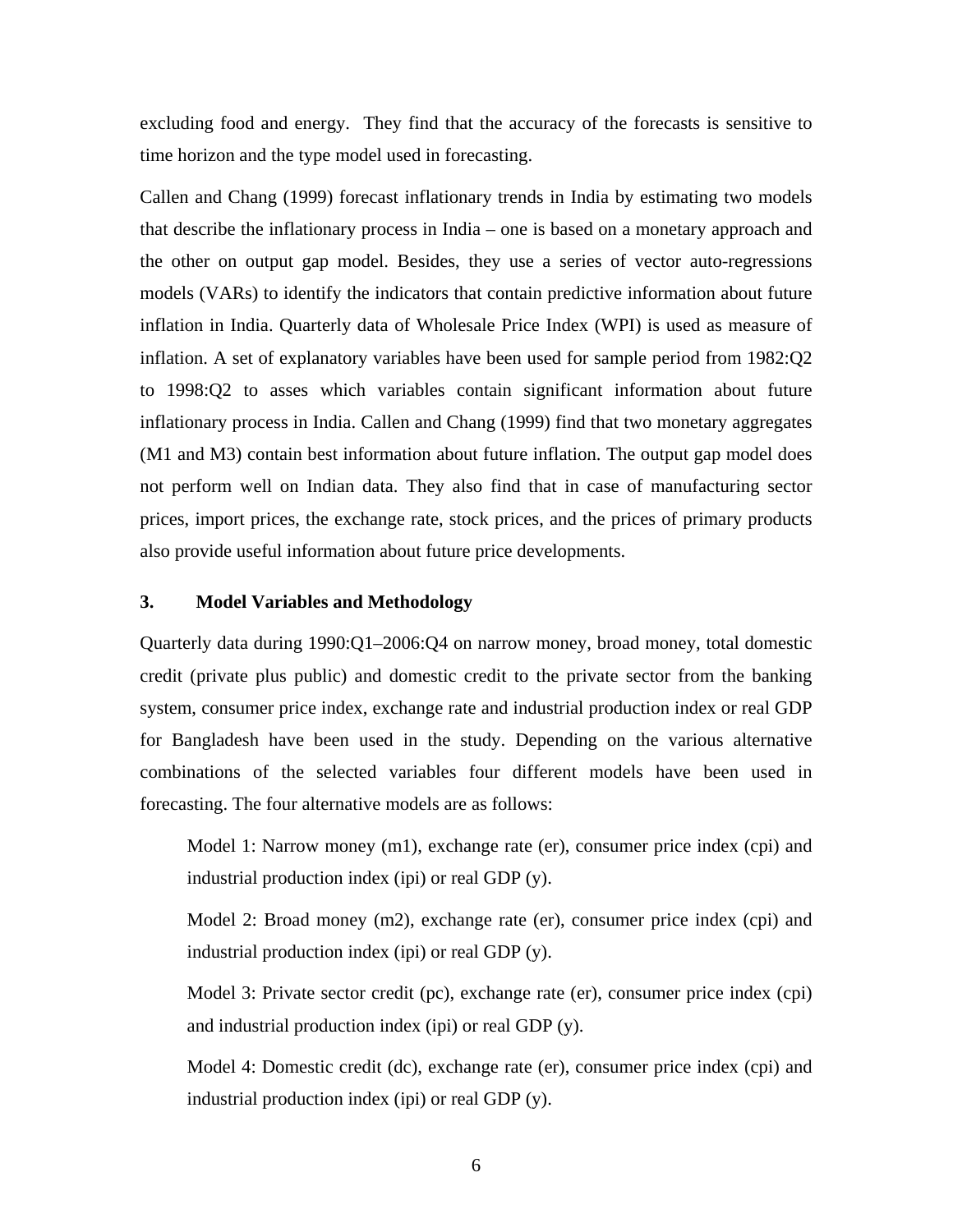The literature on forecasting technique is one of the fastest growing areas in econometrics in terms of both volume and sophistication. Among the broad spectrum of forecasting techniques, the current study uses three techniques, such as Box-Jenkins's ARIMA model, Unrestricted Vector Autoregressions (UVARs) model and Hsiao's Final Prediction Error (FPE) criteria to forecast some of the key macroeconomic variables in Bangladesh. With view to introducing these forecasting techniques each of them is briefly discussed below.

- 1. Box-Jenkins's ARIMA Model: The Box-Jenkins (BJ) approach to modeling Auto-regressive Integrated Moving Average (ARIMA) processes was described in a highly influential book by statisticians Box and Jenkins (1970). An ARIMA process is a mathematical model used for forecasting. Box-Jenkins modeling involves identifying an appropriate ARIMA process, fitting it to the data, and then using the fitted model for forecasting. One of the attractive features of the Box-Jenkins approach to forecasting is that ARIMA processes are a very rich class of possible models and it is usually possible to find a process which provides an adequate description to the data. An ARIMA model includes three types of parameters: the autoregressive parameters (*p*), the number of differencing passes (*d*), and moving average parameters (*q*). In the notation introduced by Box and Jenkins, models are summarized as ARIMA (*p, d, q*). An ARIMA model predicts a value in a response time series as a linear combination of its own past values, past errors (also called shocks or innovations), and current and past values of other time series. The ARIMA procedure provides a comprehensive set of tools for univariate time series analysis that involves three stages: model identification, parameter estimation and forecasting.
- 2. Vector Autoregressions (VARs) Model: Structural macro-econometric models, such as Klein interwar model, the Brooking model, the St. Louis macroeconomic model and the Taylor model are based on hundreds of equations and variables. In addition to the estimation difficulties, the problems of identification and endogeneity are commonly associated with these giant structural macroeconomic models. Sims's (1980) seminal work introduces unrestricted vector autoregression (UVAR) that allows feedback and dynamic interrelationship across all the variables in the system and appears to be highly competitive with the large-scale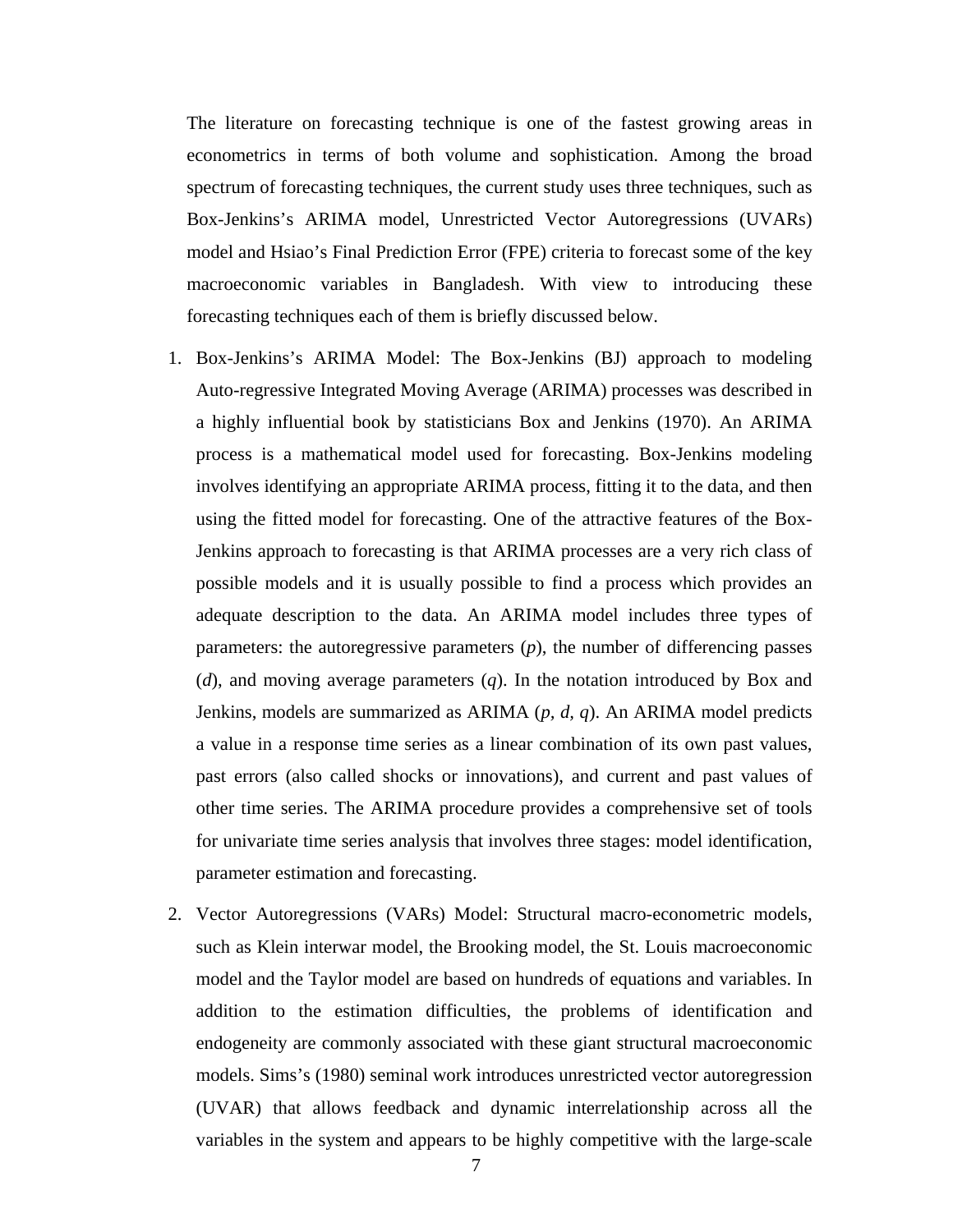macro-econometric models in forecasting and policy analysis. The unrestricted VARs model assumes that each and every variable in the system is endogenous and does not impose any *a priori* restrictions. The vector autoregressions (VARs) is commonly used for forecasting systems of interrelated time series and for analyzing the dynamic impact of random disturbances on the system of variables. The VAR approach sidesteps the need for structural modeling by treating every endogenous variable in the system as a function of the lagged values of all of the endogenous variables in the system.

3. Hsiao's Final Prediction Error (FPE) Criteria: The FPE criteria are based on minimizing the expected prediction error variance due to forecasting or due to incorrect estimation of the prediction coefficients. Although VARs is widely used procedures for forecasting, there are some basic issues that make the use of unrestricted VARs less and less attractive. The unrestricted VARs model assumes that each and every variable in the system is endogenous and does not impose any *a priori* restrictions. Because it does not impose any *a priori* restrictions and is based on reduced form equations, it is difficult to reconcile VARs with economic theory and to provide any meaningful interpretations of the estimated parameters. A problem most of the applications of unrestricted VARs encounter is, therefore, the high number of parameters required that lead to degrees-of-freedom problems by imposing a common lag structure for each of the variables in model. This problem may easily be handled by applying Hsiao's procedure based on Akaike's Final Prediction Error (FPE) criterion, a procedure that does not impose common lag-structure on the model but allows exogenous variable as well as the laglengths to differ for each variable in each equation (Hsiao 1981).

### **4. Preliminary Data Analysis**

The forecasting models, as described above, require all variables to be identified properly so that all the residuals are white noise. A series of unit root tests, such as Augmented Dickey-Fuller (DF 1981), Phillips-Perron (PP 1988) and Kwiatkowski-Phillips-Schmidt-Shin (KPSS 1992) are used to determine the order of integration (*d*) for each series. In order to decide the autoregressive parameters (*p*) and moving average parameters (*q*), autocorrelation and partial autocorrelation functions are used. The lag lengths of the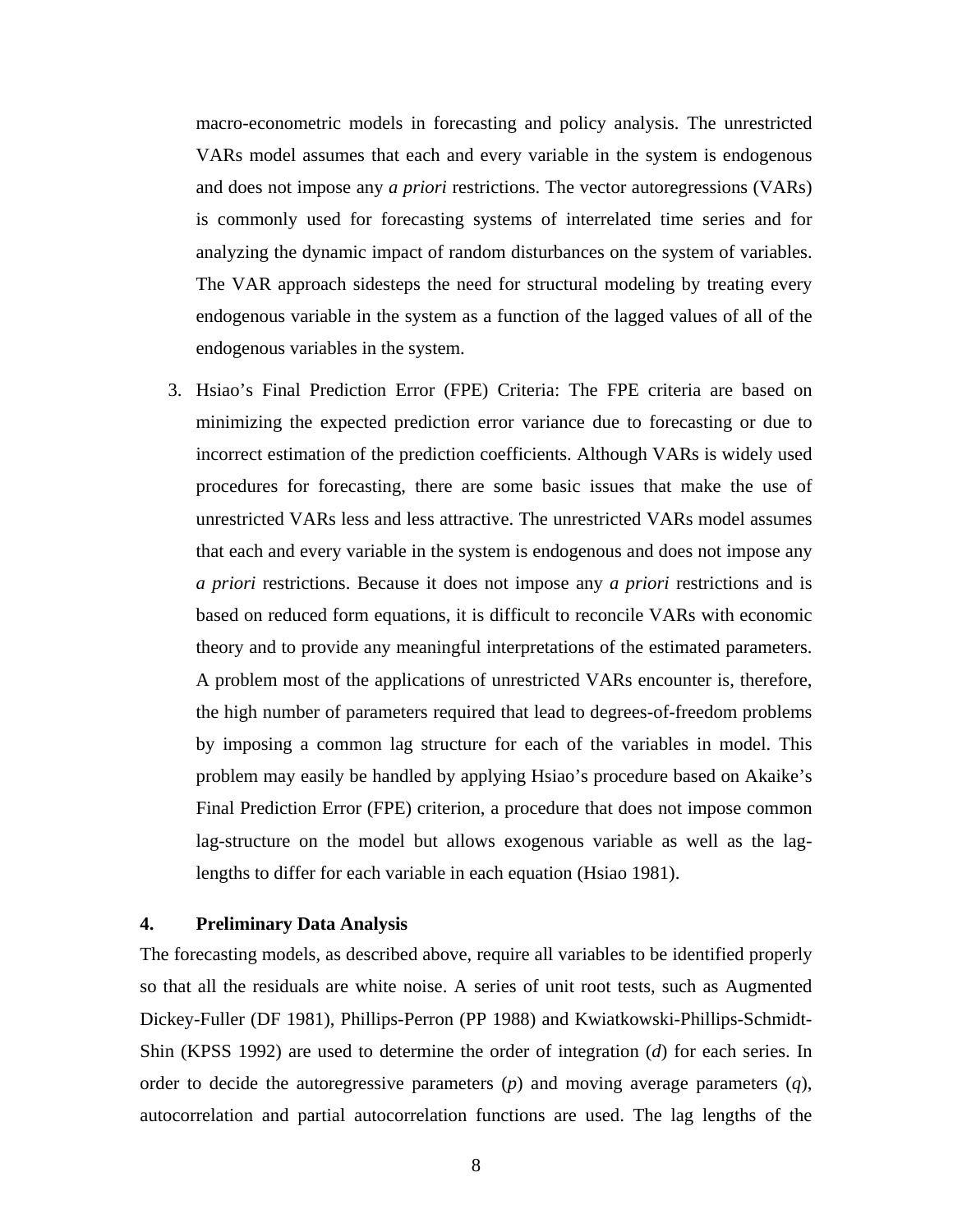unrestricted VARs are decided based on Schwarz Information Criterion (SIC) criteria that are sufficient to make all residuals white noise. The identification results of each variable are reported in Table-1.

| <b>Table 1</b>                       |
|--------------------------------------|
| <b>The Results of Identification</b> |

|    | <b>Name of the Variable</b>                          | <b>Identified as ARIMA</b> $(p, d, q)$ |
|----|------------------------------------------------------|----------------------------------------|
|    | (all in natural logarithmic form)                    |                                        |
|    | 1. Narrow money (lm1)                                | $lm1 = ARIMA(4,1,1)$                   |
|    | 2. Broad money (lm2)                                 | $Im2 = ARIMA(1,1,0)$                   |
|    | 3. Domestic credit to the private sector (lpc)       | $lpc = ARIMA(1,1,1)$                   |
|    | 4. Total domestic credit (private plus public) (ldc) | $ldc = ARIMA(1,1,1)$                   |
|    | 5. Exchange rate (ler)                               | $ler = ARIMA(1,1,0)$                   |
|    | 6. Consumer price index (lcpi)                       | $lcpi = ARIMA(6,1,0)$                  |
|    | 7. Industrial production index (lipi)                | $lipi = ARIMA(3,1,0)$                  |
| 8. | Real GDP $(1y)$                                      | $ly = ARIMA(3,1,3)$                    |
|    |                                                      |                                        |

### **5. Empirical Results**

The Time Series Forecasting System (TSFS) provides a variety of tools for identifying potential forecasting models and for choosing the best fitting model. As a standard practice, in making the forecasting outcomes comparable among the various techniques, mean square error (MSE) as well as root mean square error (RMSE) are used as model selection criteria to identify the best performing technique in forecasting selected macroeconomic variables in Bangladesh. Table 2 and 3 depict all MSEs and RMSEs under all three forecasting techniques, namely Box-Jenkins's ARIMA model (BJ), unrestricted Vector Autoregression (UVAR) model and Hsiao's Final Prediction Error (FPE) criteria for various alternative combinations of variables.

It has been observed from Tables 2 and 3 that none of the models produces best forecast outcome for all the variables. As reported in Table 4, various forecasting techniques are assigned to forecast various variables based on the lowest MSE and RMSE. It has been observed from Table 4 that some models are better in forecasting money while others are better in forecasting exchange rate or price or output. For example, FPE produces best outcome for narrow money, domestic credit, industrial production index and for real GDP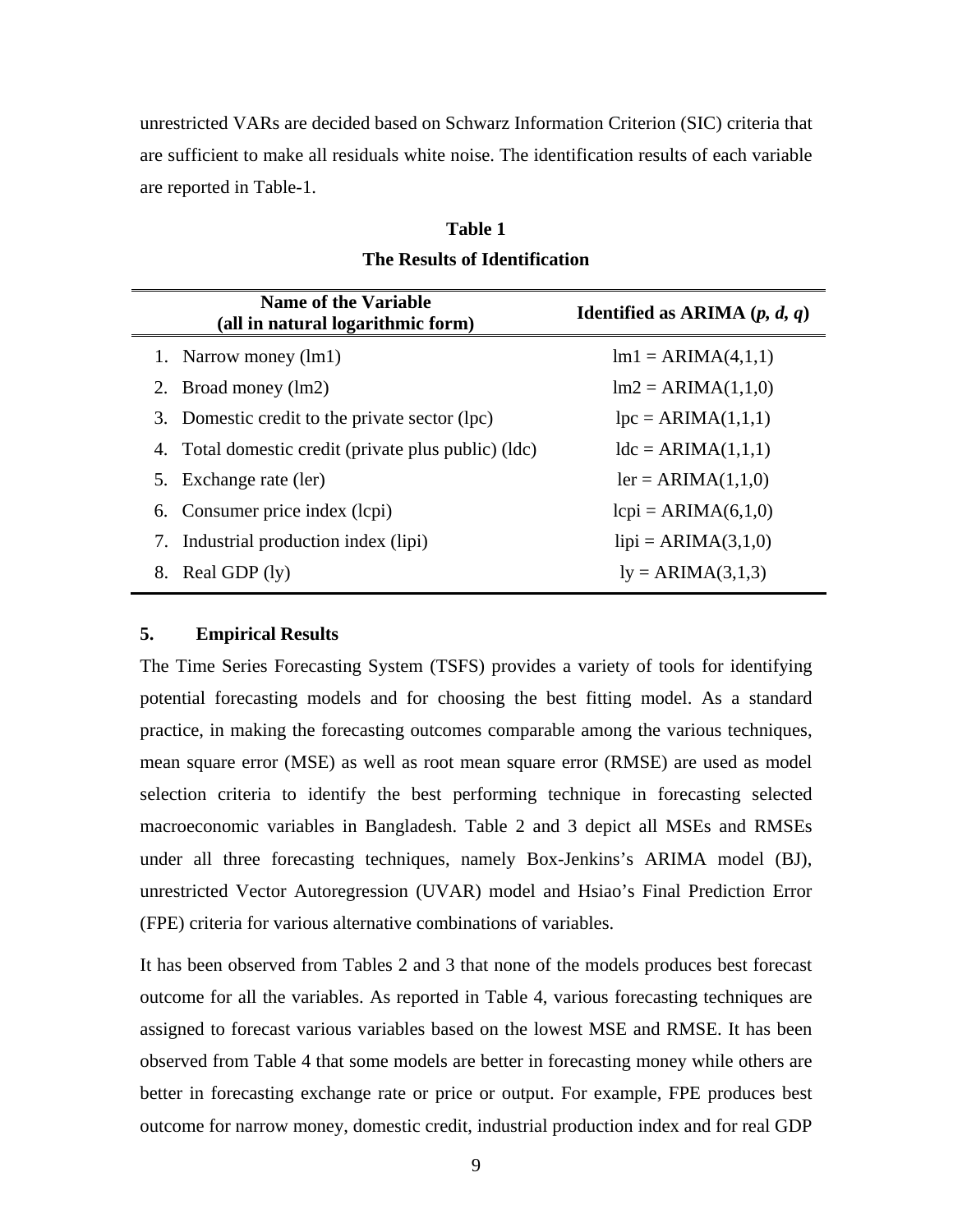growth. While BJ technique generates best outcome for broad money and private sector credit, UVAR model produces best outcome for exchange rate and inflation.

### **Table 2**

|                                      | <b>Variables and Model Selection Criteria</b> |                           |                           |                            |                            |                            |                            |                            |                            |
|--------------------------------------|-----------------------------------------------|---------------------------|---------------------------|----------------------------|----------------------------|----------------------------|----------------------------|----------------------------|----------------------------|
|                                      |                                               | M1                        |                           | ER                         |                            | <b>CPI</b>                 |                            | <b>IPI</b>                 |                            |
|                                      |                                               | <b>MSE</b>                | <b>RMSE</b>               | <b>MSE</b>                 | <b>RMSE</b>                | <b>MSE</b>                 | <b>RMSE</b>                | <b>MSE</b>                 | <b>RMSE</b>                |
|                                      | BJ1                                           | 0.0026                    | 0.0515                    | 0.0010                     | 0.0317                     | 0.0007                     | 0.0269                     | 0.0046                     | 0.0677                     |
| Model                                | <b>UVAR1</b>                                  | 0.0111                    | 0.1055                    | 0.0018                     | 0.0426                     | 0.0010                     | 0.0315                     | 0.0121                     | 0.1099                     |
|                                      | FPE <sub>1</sub>                              | 0.0034                    | 0.0584                    | 0.0006                     | 0.0239                     | 0.0004                     | 0.0195                     | 0.0044                     | 0.0666                     |
|                                      | M <sub>2</sub>                                |                           | ER                        |                            | <b>CPI</b>                 |                            | <b>IPI</b>                 |                            |                            |
|                                      |                                               | <b>MSE</b>                | <b>RMSE</b>               | <b>MSE</b>                 | <b>RMSE</b>                | <b>MSE</b>                 | <b>RMSE</b>                | <b>MSE</b>                 | <b>RMSE</b>                |
| Model 2                              | BJ <sub>2</sub>                               | 0.0003                    | 0.0177                    | 0.0010                     | 0.0317                     | 0.0007                     | 0.0269                     | 0.0045                     | 0.0677                     |
|                                      | UVAR <sub>2</sub>                             | 0.0056                    | 0.0747                    | 0.0023                     | 0.0481                     | 0.0006                     | 0.0244                     | 0.0056                     | 0.0749                     |
|                                      | FPE <sub>2</sub>                              | 0.0007                    | 0.0259                    | 0.0006                     | 0.0251                     | 0.0003                     | 0.0179                     | 0.0027                     | 0.0517                     |
|                                      | PC                                            |                           |                           | ER                         |                            | <b>CPI</b>                 |                            | <b>IPI</b>                 |                            |
|                                      |                                               | <b>MSE</b>                | <b>RMSE</b>               | <b>MSE</b>                 | <b>RMSE</b>                | <b>MSE</b>                 | <b>RMSE</b>                | <b>MSE</b>                 | <b>RMSE</b>                |
| Model 3                              | BJ3                                           | 0.0006                    | 0.0251                    | 0.0010                     | 0.0317                     | 0.0007                     | 0.0269                     | 0.0046                     | 0.0677                     |
|                                      | <b>UVAR3</b>                                  | 0.0030                    | 0.0551                    | 0.0015                     | 0.0382                     | 0.0012                     | 0.0347                     | 0.0152                     | 0.1232                     |
|                                      | FPE <sub>3</sub>                              | 0.0012                    | 0.0344                    | 0.0005                     | 0.0225                     | 0.0004                     | 0.0192                     | 0.0054                     | 0.0733                     |
|                                      |                                               | DC                        |                           | ER                         |                            |                            | <b>CPI</b>                 |                            | <b>IPI</b>                 |
|                                      |                                               | <b>MSE</b>                | <b>RMSE</b>               | <b>MSE</b>                 | <b>RMSE</b>                | <b>MSE</b>                 | <b>RMSE</b>                | <b>MSE</b>                 | <b>RMSE</b>                |
|                                      | BJ <sub>4</sub>                               | 0.0047                    | 0.0683                    | 0.0010                     | 0.0317                     | 0.0007                     | 0.0269                     | 0.0046                     | 0.0677                     |
| Model 4                              | UVAR <sub>4</sub>                             | 0.0060                    | 0.0774                    | 0.0015                     | 0.0384                     | 0.0013                     | 0.0358                     | 0.0155                     | 0.1246                     |
|                                      | FPE <sub>4</sub>                              | 0.0016                    | 0.0396                    | 0.0006                     | 0.0244                     | 0.0004                     | 0.0191                     | 0.0042                     | 0.0645                     |
|                                      |                                               |                           |                           |                            |                            |                            |                            |                            |                            |
| <b>Best Model</b><br>(Min. MSE/RMSE) |                                               | BJ <sub>2</sub><br>0.0003 | BJ <sub>2</sub><br>0.0177 | FPE <sub>3</sub><br>0.0005 | FPE <sub>3</sub><br>0.0225 | FPE <sub>2</sub><br>0.0003 | FPE <sub>2</sub><br>0.0179 | FPE <sub>2</sub><br>0.0027 | FPE <sub>2</sub><br>0.0517 |

**Means Square Error (MSE) and Root Means Square Error (RMSE) when Industrial Production Index (IPI) is used** 

*Notes:* 

1. *The above figures are generated through RATS Programming. Please consult RATS 'Programming Manual, 2003' by Walter Enders for more details.* 

<sup>2.</sup> *The optimal lag length for VAR is chosen to be 1(one) based on minimum Schwarz Information Criterion (SIC).*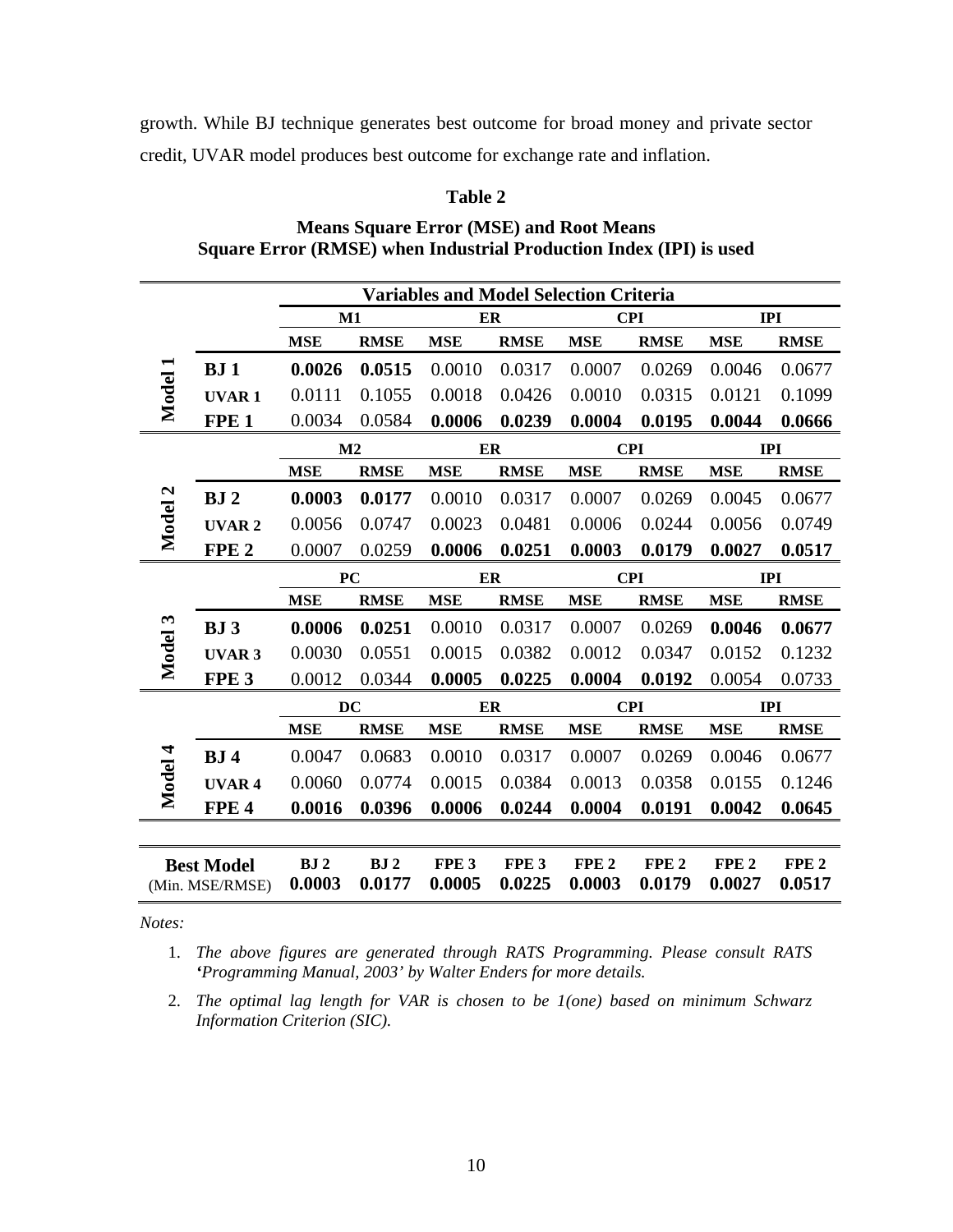#### **Table 3**

|                                      | <b>Variables and Model Selection Criteria</b> |                |                |                 |                        |                 |                 |                            |                            |
|--------------------------------------|-----------------------------------------------|----------------|----------------|-----------------|------------------------|-----------------|-----------------|----------------------------|----------------------------|
|                                      |                                               | M1             |                | ER              |                        | <b>CPI</b>      |                 | V                          |                            |
|                                      |                                               | <b>MSE</b>     | <b>RMSE</b>    | <b>MSE</b>      | <b>RMSE</b>            | <b>MSE</b>      | <b>RMSE</b>     | <b>MSE</b>                 | <b>RMSE</b>                |
|                                      | BJ1                                           | 0.0026         | 0.0515         | 0.0010          | 0.0317                 | 0.0007          | 0.0269          | 0.0003                     | 0.0185                     |
| Model 1                              | <b>UVAR1</b>                                  | 0.0101         | 0.1004         | 0.0003          | 0.0172                 | 0.0001          | 0.0117          | 0.0003                     | 0.0161                     |
|                                      | FPE <sub>1</sub>                              | 0.0020         | 0.0445         | 0.0006          | 0.0235                 | 0.0002          | 0.0151          | 0.0001                     | 0.0100                     |
|                                      |                                               | M <sub>2</sub> |                | ER              |                        |                 | <b>CPI</b>      |                            | $\boldsymbol{\mathrm{v}}$  |
|                                      |                                               | <b>MSE</b>     | <b>RMSE</b>    | <b>MSE</b>      | <b>RMSE</b>            | <b>MSE</b>      | <b>RMSE</b>     | <b>MSE</b>                 | <b>RMSE</b>                |
| $\mathbf{z}$                         | BJ <sub>2</sub>                               | 0.0003         | 0.0177         | 0.0010          | 0.0317                 | 0.0007          | 0.0269          | 0.0003                     | 0.0185                     |
| Model                                | <b>UVAR2</b>                                  | 0.0029         | 0.0537         | 0.0019          | 0.0432                 | 0.0002          | 0.0127          | 0.0005                     | 0.0216                     |
|                                      | FPE <sub>2</sub>                              | 0.0006         | 0.0241         | 0.0006          | 0.0235                 | 0.0002          | 0.0148          | 0.0001                     | 0.0100                     |
|                                      |                                               | PC             |                | ER              |                        | <b>CPI</b>      |                 | y                          |                            |
|                                      |                                               | <b>MSE</b>     | <b>RMSE</b>    | <b>MSE</b>      | <b>RMSE</b>            | <b>MSE</b>      | <b>RMSE</b>     | <b>MSE</b>                 | <b>RMSE</b>                |
| 3                                    | BJ3                                           | 0.0006         | 0.0251         | 0.0010          | 0.0317                 | 0.0007          | 0.0269          | 0.0003                     | 0.0185                     |
| Model                                | <b>UVAR3</b>                                  | 0.0105         | 0.1025         | 0.0028          | 0.0525                 | 0.0001          | 0.0102          | 0.0004                     | 0.0201                     |
|                                      | FPE <sub>3</sub>                              | 0.0010         | 0.0320         | 0.0006          | 0.0243                 | 0.0005          | 0.0230          | 0.0001                     | 0.0010                     |
|                                      |                                               | <b>DC</b>      |                | ER              |                        | <b>CPI</b>      |                 |                            |                            |
|                                      |                                               | <b>MSE</b>     | <b>RMSE</b>    | <b>MSE</b>      | <b>RMSE</b>            | <b>MSE</b>      | <b>RMSE</b>     | <b>MSE</b>                 | <b>RMSE</b>                |
| Model 4                              | BJ <sub>4</sub>                               | 0.0047         | 0.0683         | 0.0010          | 0.0317                 | 0.0007          | 0.0269          | 0.0003                     | 0.0185                     |
|                                      | <b>UVAR4</b>                                  | 0.0024         | 0.0491         | 0.0031          | 0.0553                 | 0.0001          | 0.0112          | 0.0004                     | 0.0210                     |
|                                      | FPE <sub>4</sub>                              | 0.0001         | 0.0081         | 0.0005          | 0.0214                 | 0.0002          | 0.0140          | 0.0001                     | 0.0100                     |
|                                      |                                               |                |                |                 |                        |                 |                 |                            |                            |
| <b>Best Model</b><br>(Min. MSE/RMSE) |                                               | FPE4<br>0.0001 | FPE4<br>0.0081 | UVAR1<br>0.0003 | <b>UVAR1</b><br>0.0172 | UVAR3<br>0.0001 | UVAR3<br>0.0102 | FPE <sub>3</sub><br>0.0001 | FPE <sub>3</sub><br>0.0010 |

## **Means Square Error (MSE) and Root Means Square Error (RMSE) when Real GDP (y) is used**

*Notes:* 

- 1. *The above figures are generated through RATS Programming. Please consult RATS 'Programming Manual, 2003' by Walter Enders for more details.*
- 2. *The optimal lag length for VAR is chosen to be 4(four) based on minimum Schwarz Information Criterion (SIC).*

Before presenting the forecasted outcome, it is worthwhile to discuss briefly the recent development of the selected macroeconomic variables. The uncertain political environment and the accompanying transport and other logistical disruptions during the first half of FY07 impacted on the overall economic activities. Given the lower-thanexpected production in agriculture and normal growth in industry and services sectors, the overall output growth is likely be close to the bottom of the range of the earlier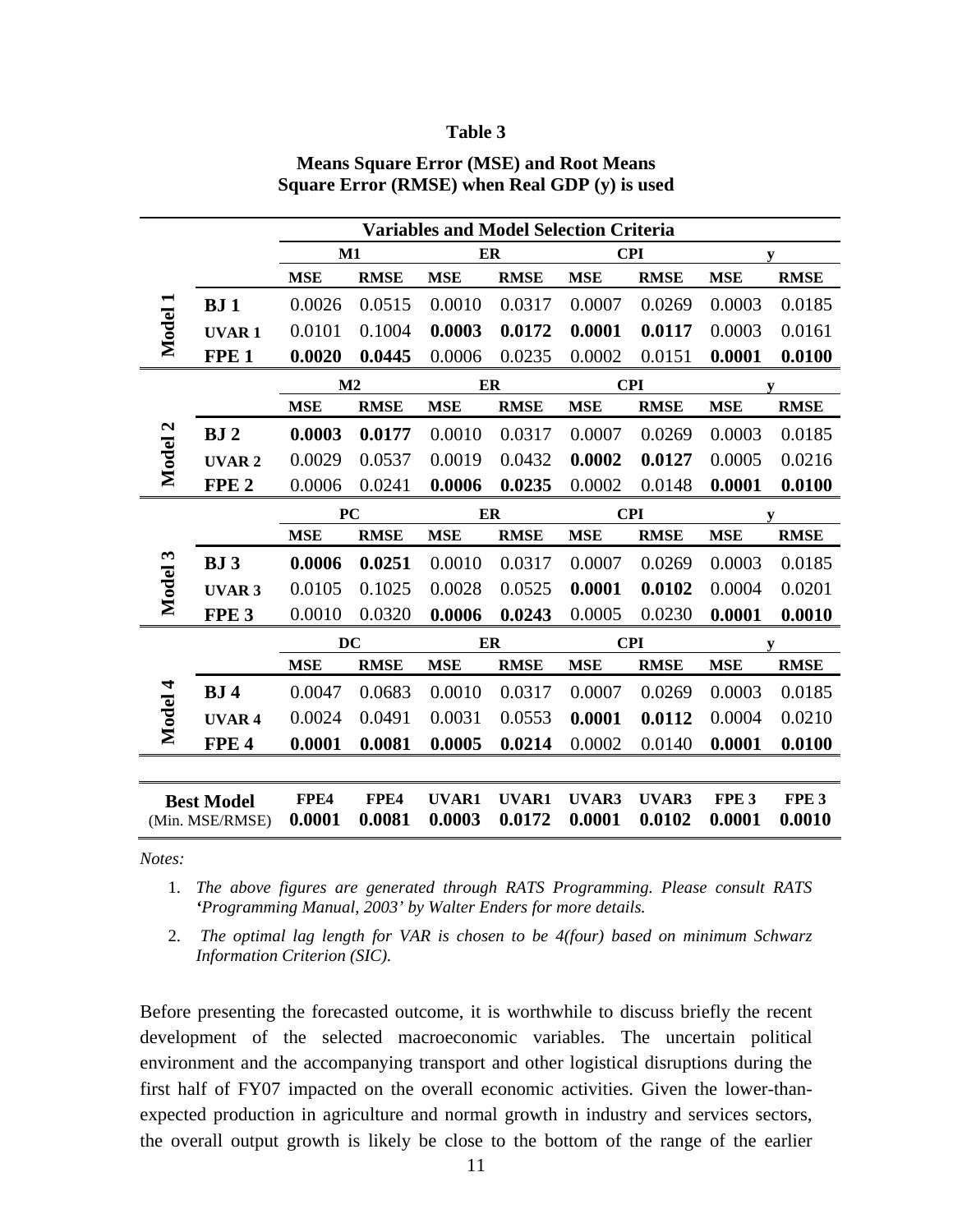prediction of 6.6-7.1 percent by the PAU in FY07 as against 6.7 percent growth in  $FY06.<sup>2</sup>$ 

Monetary and price developments early in FY06 as well as pressure in the foreign exchange market in the latter half of FY06 prompted BB to continue with the tightening bias which had started in Q2 of FY05. Despite the cautious monetary policy stance, narrow money, broad money, total domestic credit and private sector credit registered an increase of 22 percent, 19.9 percent, 18.7 percent and 17.3 percent respectively in February 2007 over February 2006.

Due to some supply side bottlenecks, recent adjustment in the oil prices and price hike in the international commodity market the rate of inflation on point to point basis increased to 7.28 percent in February from 5.94 percent in January 2007 reflecting an increase of 12 basis points in the annual average inflation (6.84 percent February 2007 from 6.72 percent in January 2007) during the period. In the backdrop of a healthy inflow of workers' remittances and exports earnings the exchange rate of Taka per US dollar declined to Tk. 68.81 at the end of March 2007 from Tk. 69.67 at the end of June 2006 indicating about 1.25 percent appreciation of Taka during the period.

## **Table 4**

| <b>Name of the Variable</b>              | <b>Selected Technique</b> | <b>Reported Minimum</b> |             |  |
|------------------------------------------|---------------------------|-------------------------|-------------|--|
| (all in natural logarithmic form)        |                           | <b>MSE</b>              | <b>RMSE</b> |  |
| 1. Narrow money (lm1)                    | FPE with real GDP         | 0.0020                  | 0.0445      |  |
| Broad money (lm2)<br>2.                  | BJ                        | 0.0003                  | 0.0177      |  |
| 3. Domestic private sector credit (lpc)  | BJ                        | 0.0006                  | 0.0251      |  |
| 4. Total domestic credit (ldc)           | FPE with real GDP         | 0.0001                  | 0.0081      |  |
| Exchange rate (ler)<br>5.                | UVAR with real GDP        | 0.0003                  | 0.0172      |  |
| Consumer price index (lcpi)<br>6.        | UVAR with real GDP        | 0.0001                  | 0.0102      |  |
| Industrial production index (lipi)<br>7. | FPE with IPI              | 0.0027                  | 0.0517      |  |
| Real GDP (ly)<br>8.                      | FPE with real GDP         | 0.0001                  | 0.0010      |  |

## **Best Technique Based on Minimum Means Square Error (MSE) and Root Means Square Error (RMSE) for All Variables**

Having considered all of the forecasting outcomes, it may noteworthy to mention that Hsiao's Final Prediction Error (FPE) Criteria is the best technique followed by Box-Jenkins's ARIMA model (BJ) and unrestricted VAR model in forecasting selected

 $\overline{a}$ 

 $^{2}$  A 6.5 percent GDP growth for FY07 is also predicted by the BBS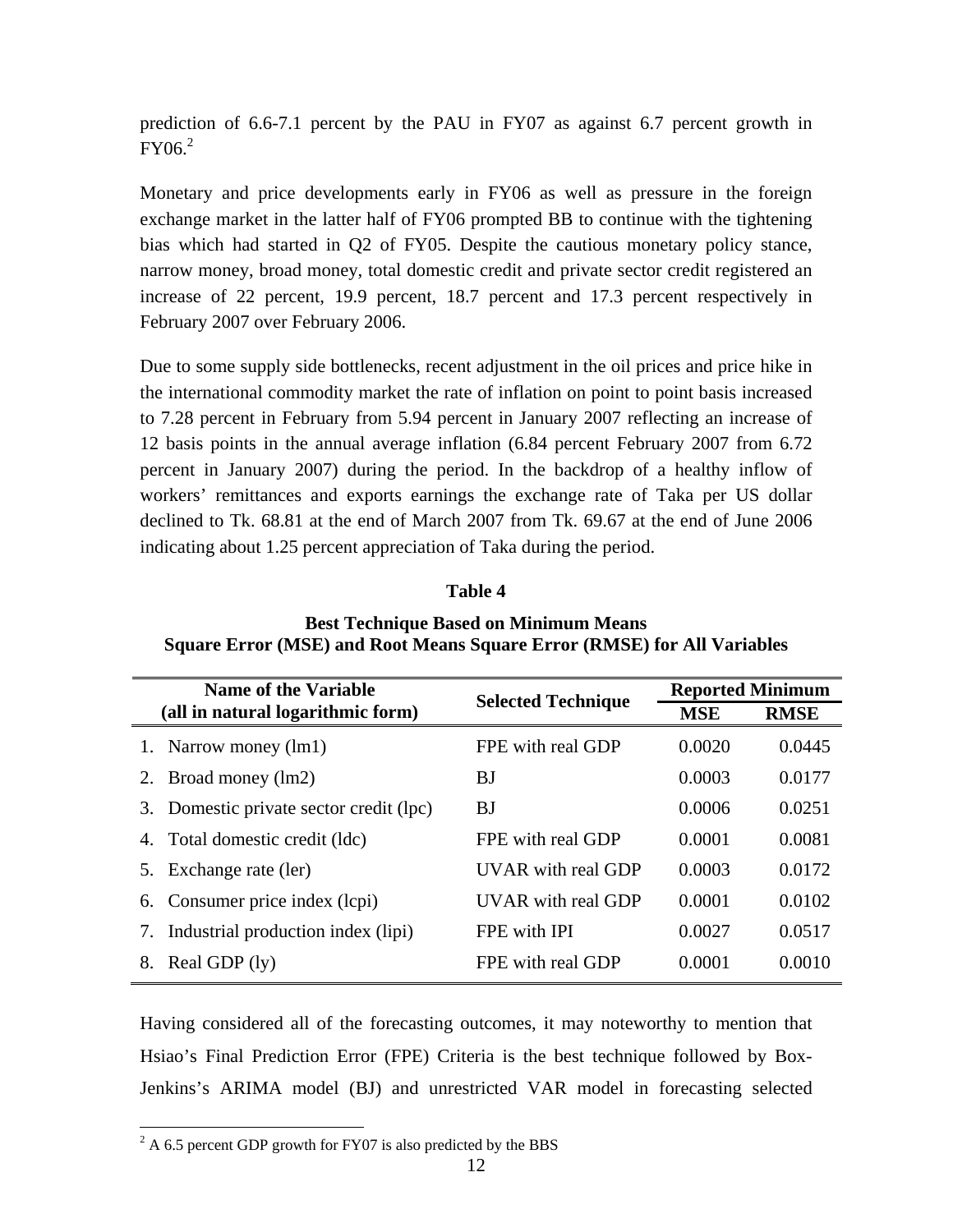macroeconomic variables in Bangladesh. The forecasted outcomes during FY05-FY08, based on the lowest MSE and RMSE, are shown in Figures 1-7.

Based on the best outcome of all of the three forecasting techniques an attempt has been made to forecast exchange rate & inflation as well as annualized growth in M1, M2, private sector credit, total domestic credit and industrial production index for FY07- FY08. Forecasted points estimates by making necessary adjustments based on the available information for the selected macroeconomic variables are reported in Table 5.

|                                |                           | <b>Actual</b>  |                | <b>Forecast</b> |       |
|--------------------------------|---------------------------|----------------|----------------|-----------------|-------|
| <b>Name of the Variable</b>    | <b>Selected Technique</b> | <b>FY06</b>    | <b>FY07</b>    | <b>FY08</b>     |       |
|                                |                           | Q <sub>4</sub> | Q <sub>4</sub> | $\mathbf{Q}$    | Q4    |
| 1. Real GDP Growth             | FPE with real GDP         | 6.70           | 6.50           |                 | 7.00  |
| 2. Exchange rate               | UVAR with real GDP        | 69.67          | 69.90          | 72.14           | 74.26 |
| 3. Inflation                   | UVAR with real GDP        | 7.54           | 7.24           | 7.95            | 7.70  |
| Annual Growth (in percent):    |                           |                |                |                 |       |
| 4. Narrow money (m1)           | <b>FPE</b>                | 21.32          | 16.62          | 17.98           | 19.33 |
| 5. Broad money (m2)            | BJ                        | 19.51          | 17.82          | 17.82           | 17.82 |
| 6. Private sector credit       | BJ                        | 18.27          | 16.11          | 16.11           | 16.11 |
| 7. Domestic credit             | FPE with real GDP         | 20.45          | 16.79          | 16.77           | 17.06 |
| 8. Industrial production index | FPE with IPI              | 15.70          | 12.48          | 11.76           | 11.92 |

## **Forecasted Point Estimates under Various Techniques Based on Minimum MSE and RMSE**

**Table 5** 

*Notes*

1. *All the point estimates are of end-of-period and adjusted based on the deviation from the last available actual data except real GDP growth.* 

2. *The forecasted outcome as reported in the above table is a baseline scenario which is produced by various forecasting models given the fact that the tight monetary policy stance during FY05-FY06 will continue and there would be no policy changes in near future.*

3. *All of the above figures are generated through RATS Programming. Please consult RATS 'Programming Manual, 2003' by Walter Enders for more details.*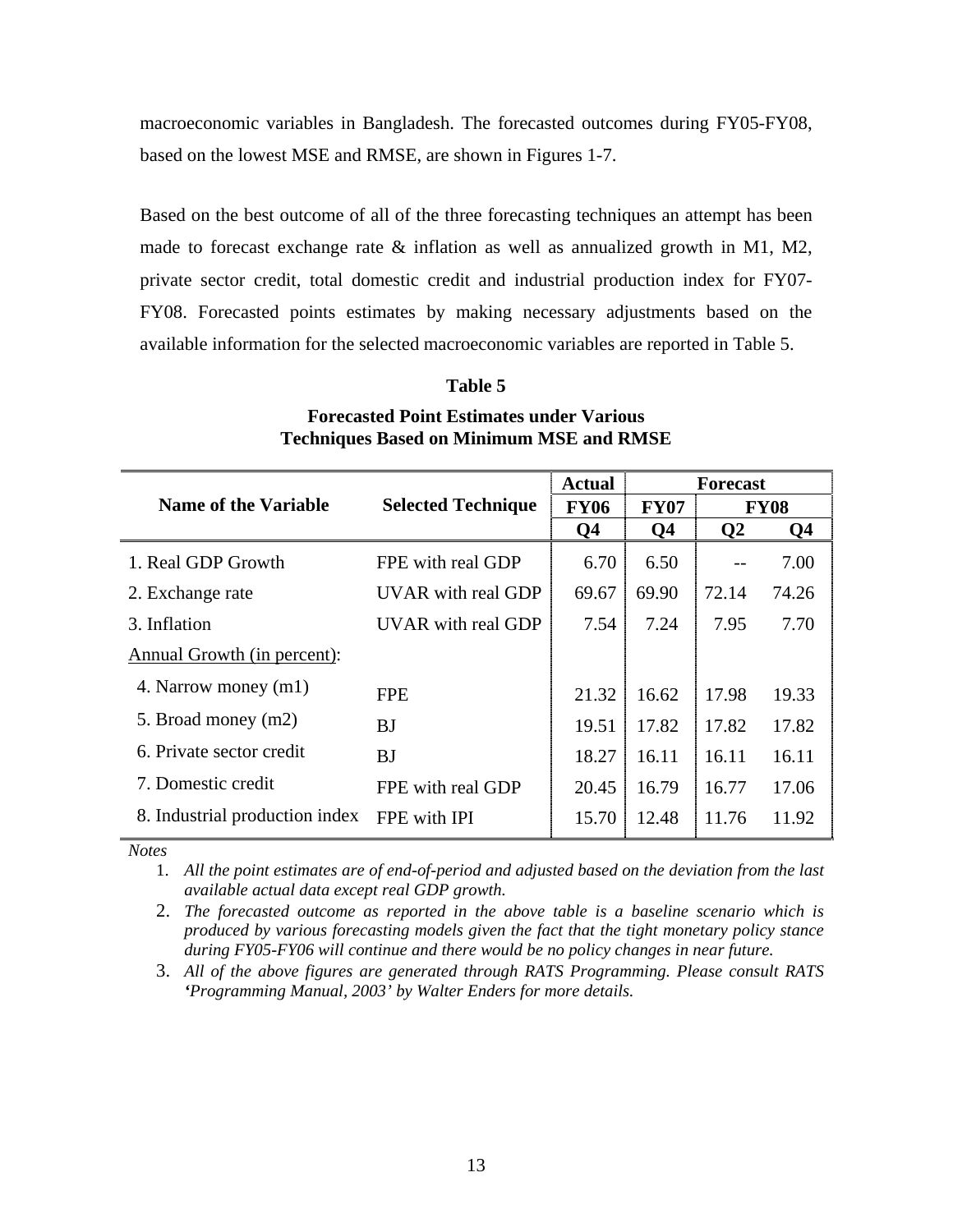#### **6. Near-Term Outlook**

The growth momentum evidenced over the last several years is expected to continue during FY07-FY08. While agricultural growth is expected to be slower, available data for manufacturing production and service sector indicators including financial, telecommunication, computer and internet, education and health care segments all point to robust overall growth for the economy in FY07. The sectoral output projections carried out in the latest *Monetary Policy Review* (Bangladesh Bank, October 2006) lead to an estimated GDP growth of 6.6 to 7.1 percent for FY07. In view of the slower growth of agriculture and a more modest decline in manufacturing, the overall real output growth for FY07 is predicted to be close to 6.5 percent, the bottom of the range predicted earlier. Overall GDP growth forecast for FY08, however, is expected to regain its momentum and expected grow at about 7.0 percent per annum (Figure 1 and Table 5). The industrial production index, on the other hand, is expected to grow at 12.48 percent, 11.76 percent and 11.92 percent respectively in June 2007, December 2007 and June 2008 as against actual growth of 15.70 percent in June 2006.



Because of the recent energy price adjustment, supply side bottlenecks and international commodity price hike bring the issue of projected inflation in Bangladesh for FY07 and FY08 under active debate. Given these factors, based on a recent study, ERG expected double digit inflation figure in near future. The forecasted outcome for inflation of the current study, however, indicate that the rate of inflation will be well below the ERG forecasted figure and will be at about 7.24 percent, 7.95 percent and 7.70 percent respectively in June 2007, December 2007 and June 2008 as against 7.54 percent in June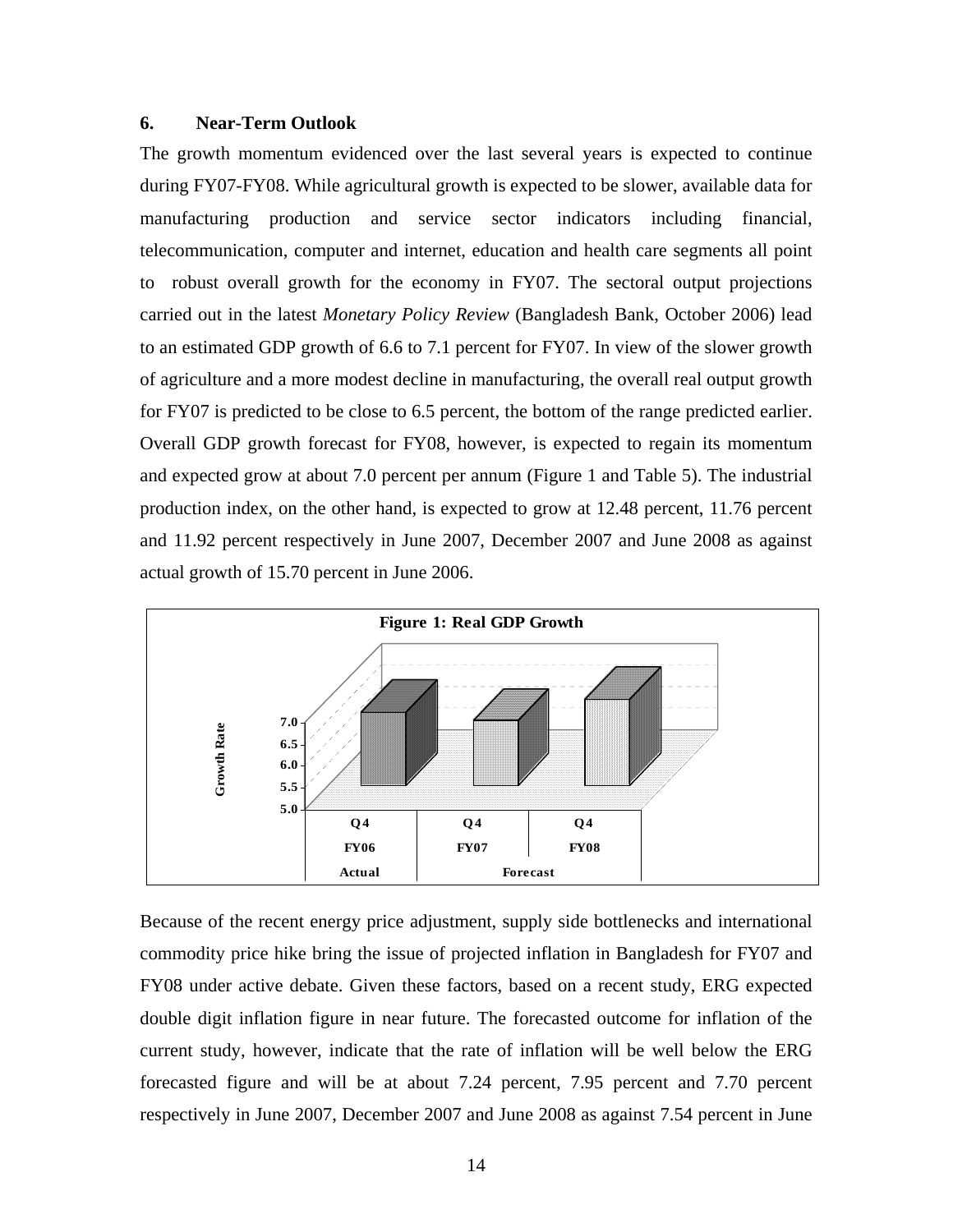2006 that are, however, substantially higher than the predicted inflation as shown in the medium term macroeconomic framework (Ministry of Finance, 2007). The predicted exchange rate, on the other hand, will experience a depreciating pressure during forecast horizon (FY07-08) as the Taka-dollar exchange rates appear to be Taka 69.90 in June 2007, Taka 72.14 in December 2007 and Taka 74.26 percent in June 2008 respectively indicating about 6.2 percent depreciation over June 2006-June 2008 (Figures 2 and 3 and Table 5).





According to the policy framework of BB monetary policy is designed around a projected real GDP growth and a moderate level of CPI inflation rate attainable/sustainable without unduly depressing output. Monetary policy pursued by the BB, as noted earlier, aims at supporting the highest sustainable output growth while maintaining price stability, adjusting smoothly to the internal and external shocks faced by the economy from time to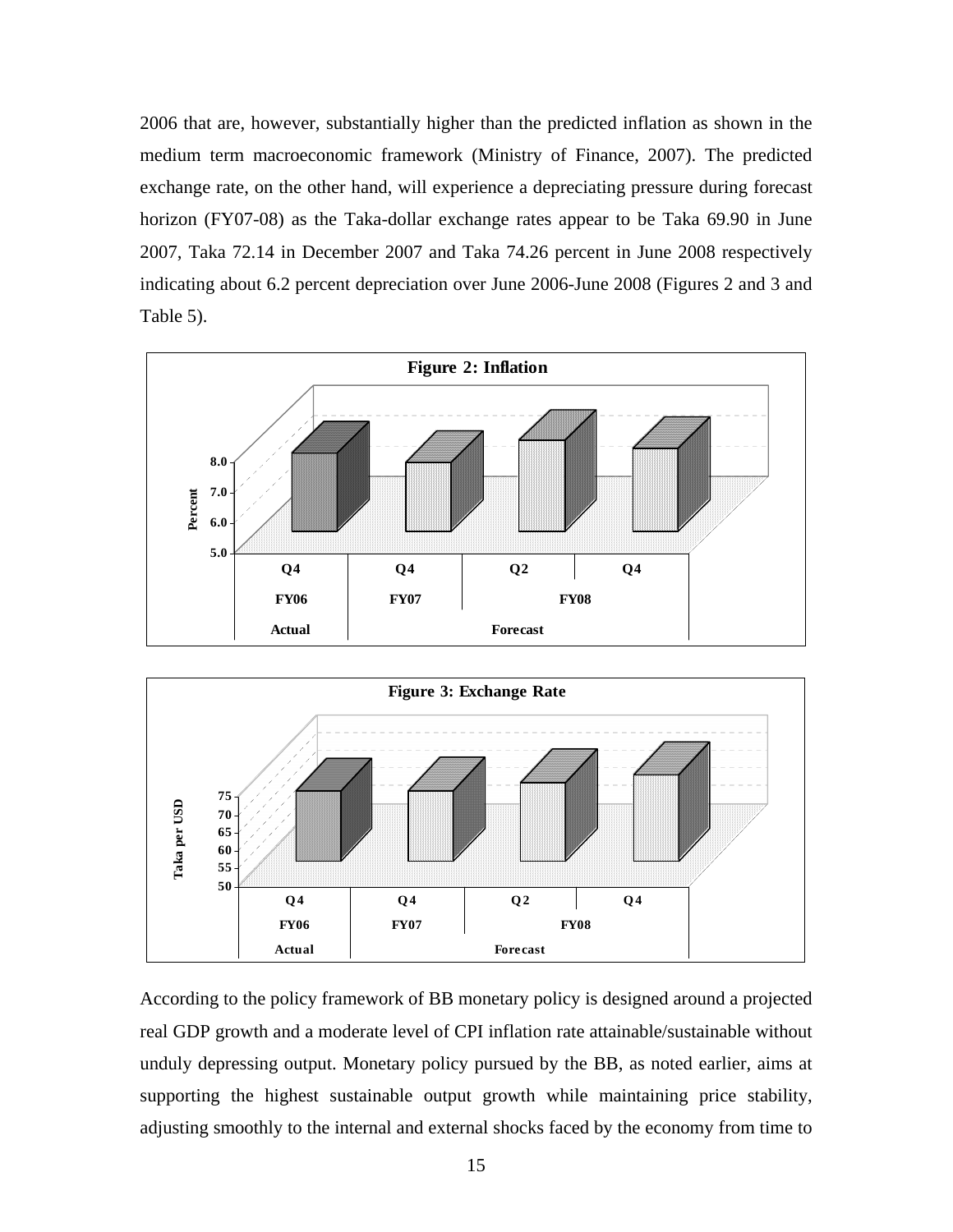time. Repo, reverse repo rates, among others, are the routinely employed policy instruments for influencing financial and real sector prices towards the targeted path for inflation. Cash Reserve Ratio (CRR) and Statutory Liquidity Ratio (SLR) for banks are less frequently used instruments that directly influence available volumes of credit. Annual monetary programs based on the projected real GDP growth and targeted inflation rate employ Reserve Money (RM) and Broad Money (M2) as intermediate targets, while also tracking other asset and liability side sub-aggregates. On year-on-year basis, disbursements of total domestic credit as well as credit to private sector from the banking system also registered an increase of around 20 percent which reflected high credit demand from the public as well as private sectors. Given the tightened policy stance of the monetary authority, narrow money, broad money, total domestic credit and credit to the private sector are projected to grow by 16.62 percent, 17.82 percent, 16.79 percent and 16.11 percent respectively in June 2007 and respectively 19.33 percent, 17.82 percent, 17.06 percent and 16.11 percent in June 2008 as against the actual growth of 21.32 percent, 19.51 percent, 20.45 percent and 18.27 percent respectively in June 2006 (Table 5).

#### **7. Concluding Remarks**

Econometric forecasting models usually comprise systems of relationships between variables of interest where the relations are estimated from available data, mainly aggregate time-series. In practice, it has been observed, however, that reasonably good forecasts can be made with simple rules of thumb that are extrapolations of a single data series. Including too many variables makes a model unwieldy, while not including enough can increase forecast error. Keeping this in mind the current paper has attempted to use quite a few forecasting models namely Box-Jenkins's ARIMA model, unrestricted Vector Autoregression (VAR) model and Hsiao's Final Prediction Error (FPE) criteria to forecast some of the key macroeconomic variables namely, inflation, exchange rate, growth in money, domestic credit, industrial production index and real GDP in Bangladesh based on quarterly data during 1990:1-2006:4. This paper would also compare these forecasting techniques to see which technique suits better in forecasting each of the macroeconomic variables used in the study rather than the forecasted outcome itself. Based on the lowest MSE and RMSE, having considered all of the forecasting outcomes, it may noteworthy to mention that Hsiao's Final Prediction Error (FPE)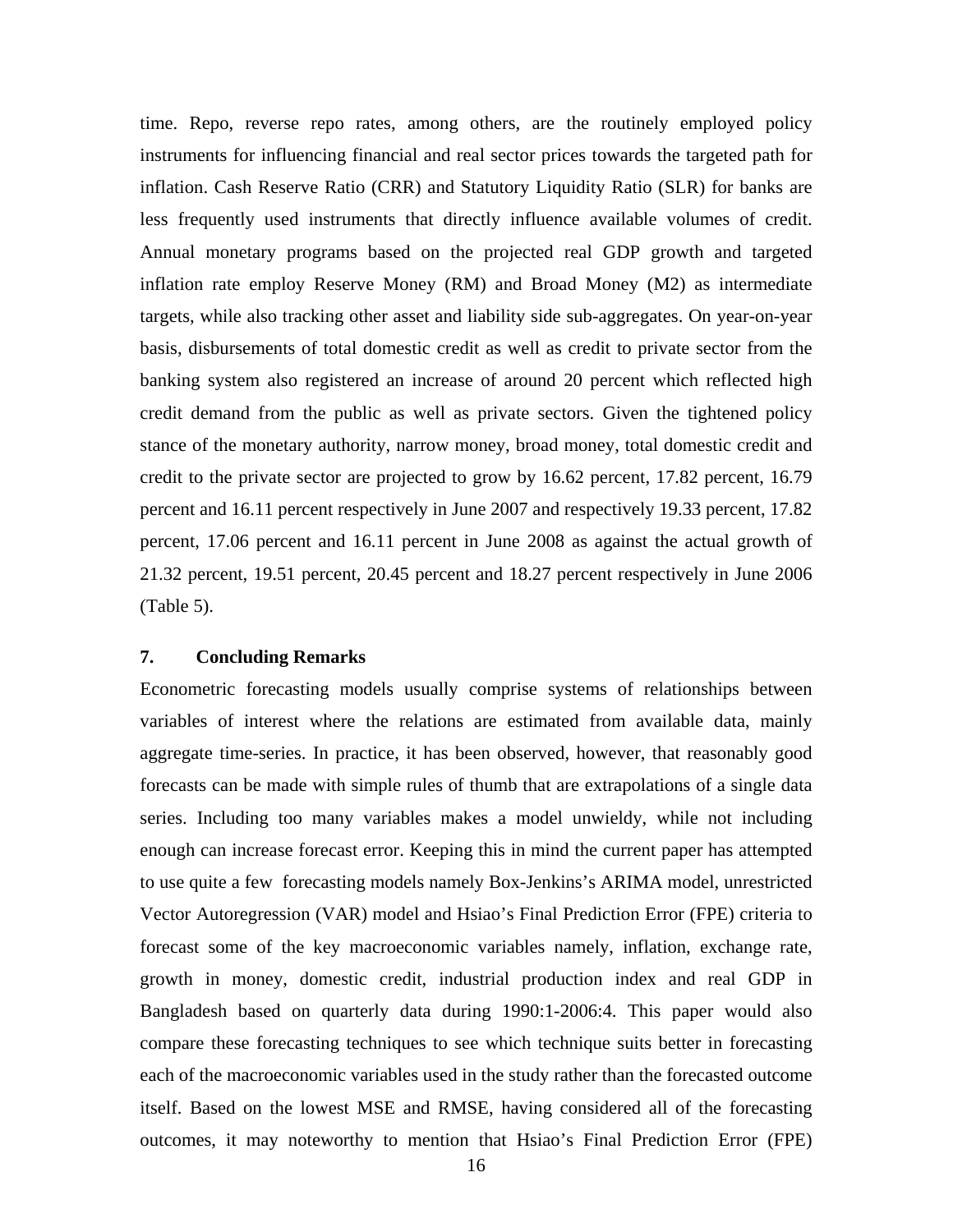Criteria appears to be relatively better technique followed by Box-Jenkins's ARIMA model (BJ) and unrestricted VAR model in forecasting selected macroeconomic variables in Bangladesh. Among the three forecasting techniques, the FPE criteria appears to be the most appropriate as it generates best forecasted outcome for real GDP, industrial production index, narrow money and domestic credit. While UVAR produces best forecasted outcome for inflation and exchange rate, ARIMA (BJ) model produces best forecast for broad money and private sector credit based on the lowest MSE and RMSE. Based on the best technique, the point estimates for selected variables indicate that real GDP growth will be 6.5 percent and 7.0 percent respectively in FY07 and FY08. According to the forecasted estimates of the current study, on the other hand, inflation is expected to be 7.24 percent and 7.70 percent respectively in June 2007 and in June 2008. As the studies on forecasting macroeconomic variables in Bangladesh rarely exist, further investigations are needed before using any single technique in forecasting any macroeconomic variables in Bangladesh.